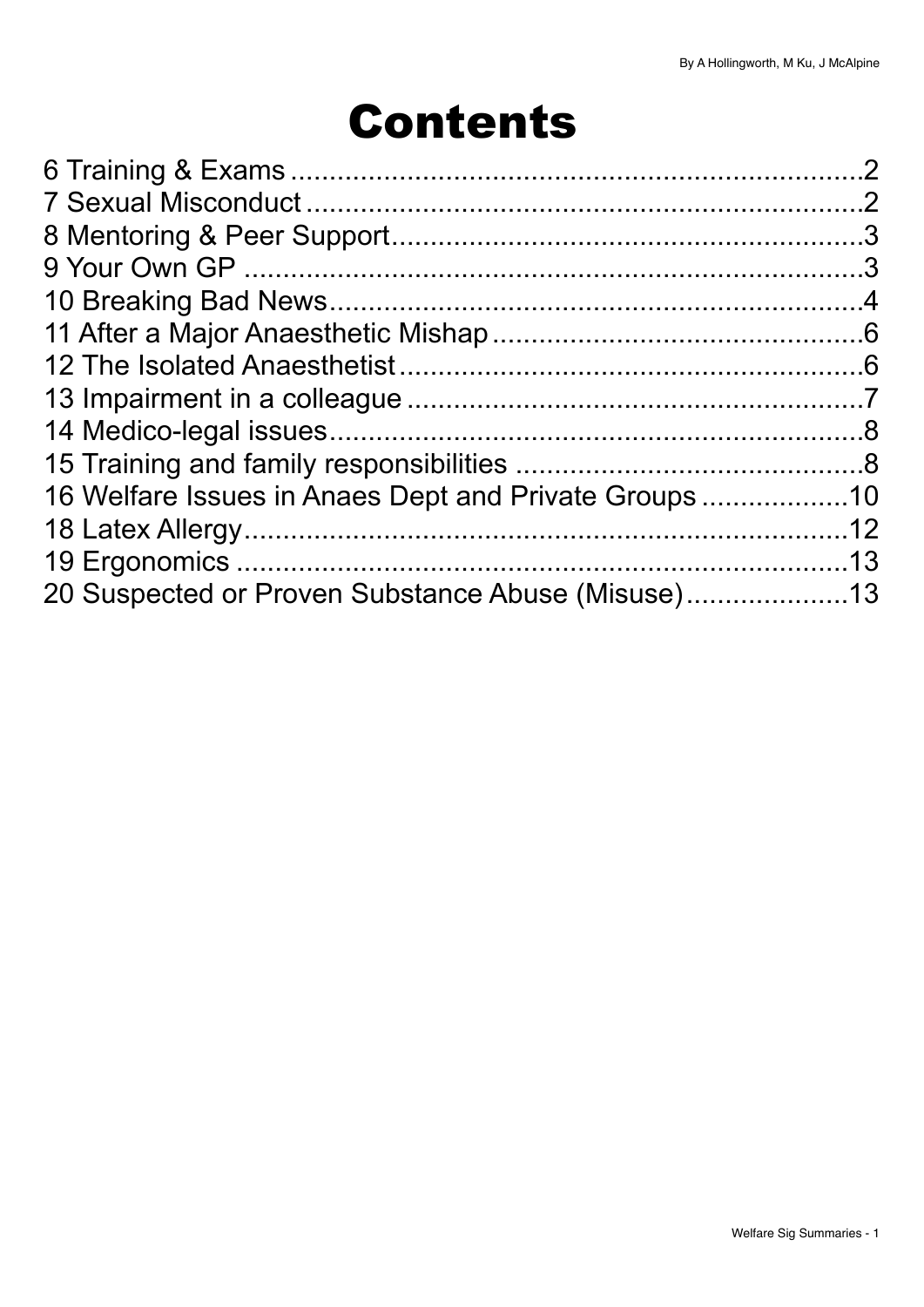# <span id="page-1-0"></span>6 Training & Exams

## Intro

- At start of training
	- ‣ formalise a career plan with family, SOT, colleagues, mentor
	- ‣ consider joining NZSA
- get involved with ANZCA Training Committee
- attend a part zero course

### Exams

- 1st attempt is best attempt
- don't attempt exam prematurely
- attend courses, tuts & practise vivas
- joining a study group
- if you fail objectively investigate why and make a plan to succeed next time
- see a psychologist if over anxious

### Life Balance

- in the long term: person & family needs take precedence of professional demands
- recognise hard work in maintaining in relationships as well as passing exams
- factor personal & recreational time into study time
- consider part time training or deferment (although extended leave may  $\Rightarrow$  degradement of skills)

### Personal Health

- exercise and eat well
- rest & sleep
- mentoring relationship is valuable (apparently)
- be aware of risks to your well being & close relationships during training/examination
- substance abuse & suicide are real risks in anaesthetic trainees
- get a GP and pay them regularly for a visit (good to spread the money around)

## <span id="page-1-1"></span>7 Sexual Misconduct

- Australian/NZ Law: You must notify someone if you believe (presume Australian Med Council or NZMC) if:
	- ‣ another registered health practitioner is:
		- practising while on alcohol or drugs
		- engaged in sexual misconduct with patients connected to his profession:
			- current patients
			- past patients may be mitigating factor depending on longevity of patient and time lapse from end of professional relationship
		- risked public harm because of an 'impairment'
		- risked public harm due to deviation from accepted professional standards
	- ‣ student has an impairment which may place public at substantial risk of harm
- sexual misconduct:
	- ‣ can apply between colleagues if power or age differential
- $\rightarrow$  accessing porn etc in workplace
- discretion in application of this is up to the courts
- reasons for rules regarding sexual misconduct between pt & doctor:
	- ‣ professional relationship relies on absolute trust & confidence in Dr
	- ‣ Dr in unique position regarding physical & emotional proximity
	- ‣ Dr:Pt relationship is not equal. Pt is vulnerable. Dr is authority
	- ‣ Community expectation of Dr's is of utmost integrity
	- ‣ Improper behaviour by a Dr damages credibility of medical profession as a whole
	- ‣ Unacceptable to blame pt for a sexual relationship developing
	- ‣ Personal involvement will lead to clouding of clinical judgement
- Overall principle is no exploitation of pt or abuse of Dr's power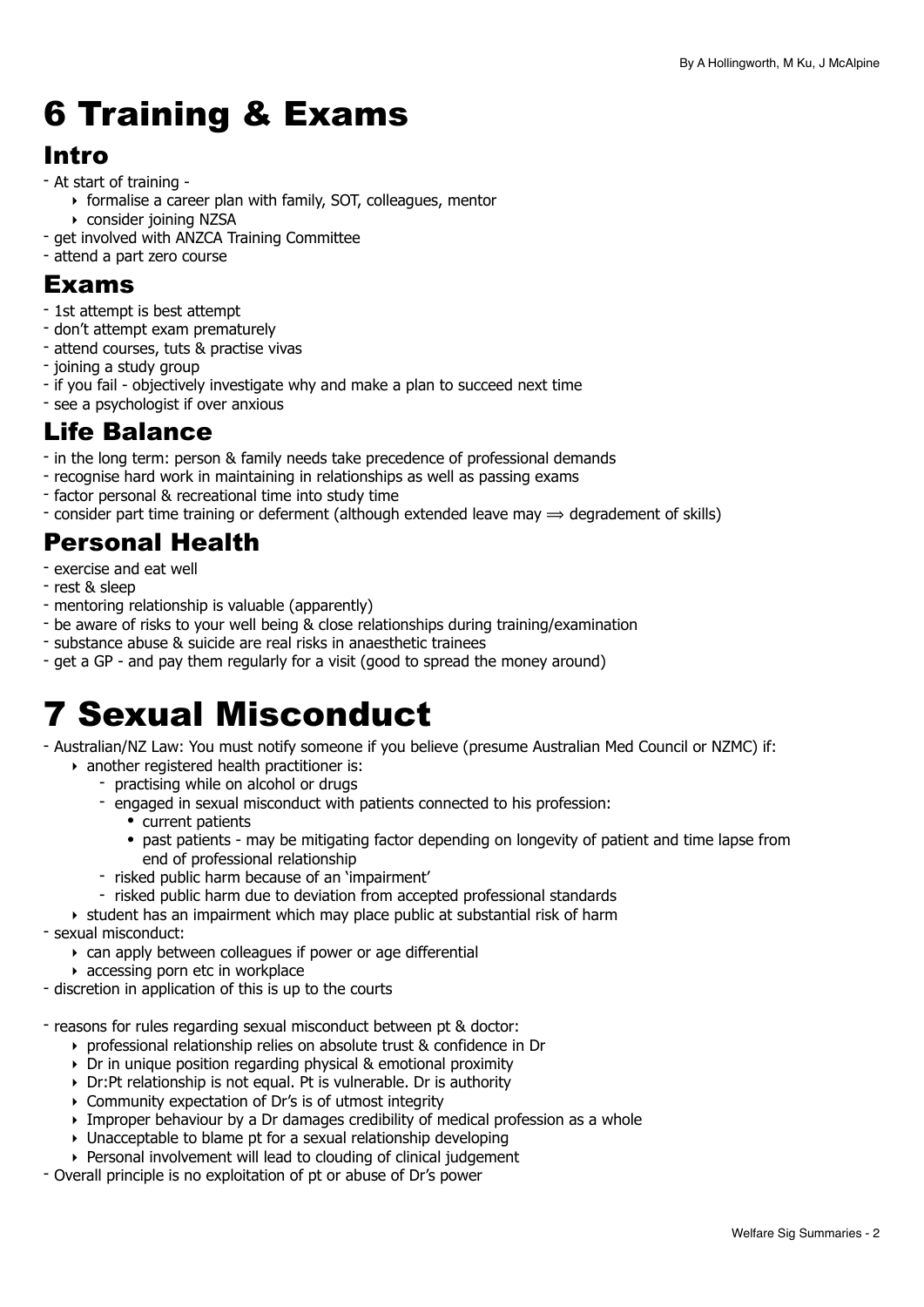## <span id="page-2-0"></span>8 Mentoring & Peer Support

- mentoring = alliance of 2 people that creates a space for dialogue resulting in reflection, action, & learning for both
- mentor = wise or trusted advisor or guide

### Mentor Role

- give advice on personal & professional support, clinical matters, colleague relationships, critical incidents, career options
- act as listener, role model, teacher, resource facilitator, coach
- should not make decisions for mentee but promote reflection to facilitate decisions
- should not replace peers, family, friends, other professionals
- must be excluded from assessment or performance system
- SOTs should not be a mentor

### Systems

- mentoring
	- $\rightarrow$  = voluntary between senior and junior
	- ‣ one way flow of support
- peer support =
	- ‣ groups of colleagues eg study group, or special interest group
- buddy system
	- $\rightarrow$  = between colleagues of similar age/experience
	- ‣ mutual flow of support

## Principles

- informal can be fine
- formal system:
	- ‣ must not replace professional procedures
	- ‣ must be voluntary & confidential
	- ‣ mentees should select their own mentors or be matched by experienced supervisor
	- ‣ popular mentors should not be overloaded
	- ‣ confidentiality & trust vital
	- ‣ system to
		- allowed termination of unproductive/damaging relationships = trial of 3 months
		- deal with inappropriate advice
	- $\rightarrow$  initial meeting = 1hr:
		- establish confidentiality
		- get to know each other
		- wishes for relationship
	- $\rightarrow$  scheduled regular meetings  $+/-$  ad hoc meetings

## Process To Establish Formal System

- establish local need by consensus within department
- encourage discussion about need for mentors
- appoint coordinator
- advertise program
- identify senior staff willing to be a mentor
- limit number of mentees/mentor
- training for participants
- regular encouragement for program within department eg case presentations
- evaluation of program to justify continued support
- financial resources to support program must be considered for training & monitoring

## <span id="page-2-1"></span>9 Your Own GP

- Drs strongly recommended to have own GP
- Recommendation impt despite acknowledged potential loss of confidentiality if consulting about a condition which may be significantly affecting their performance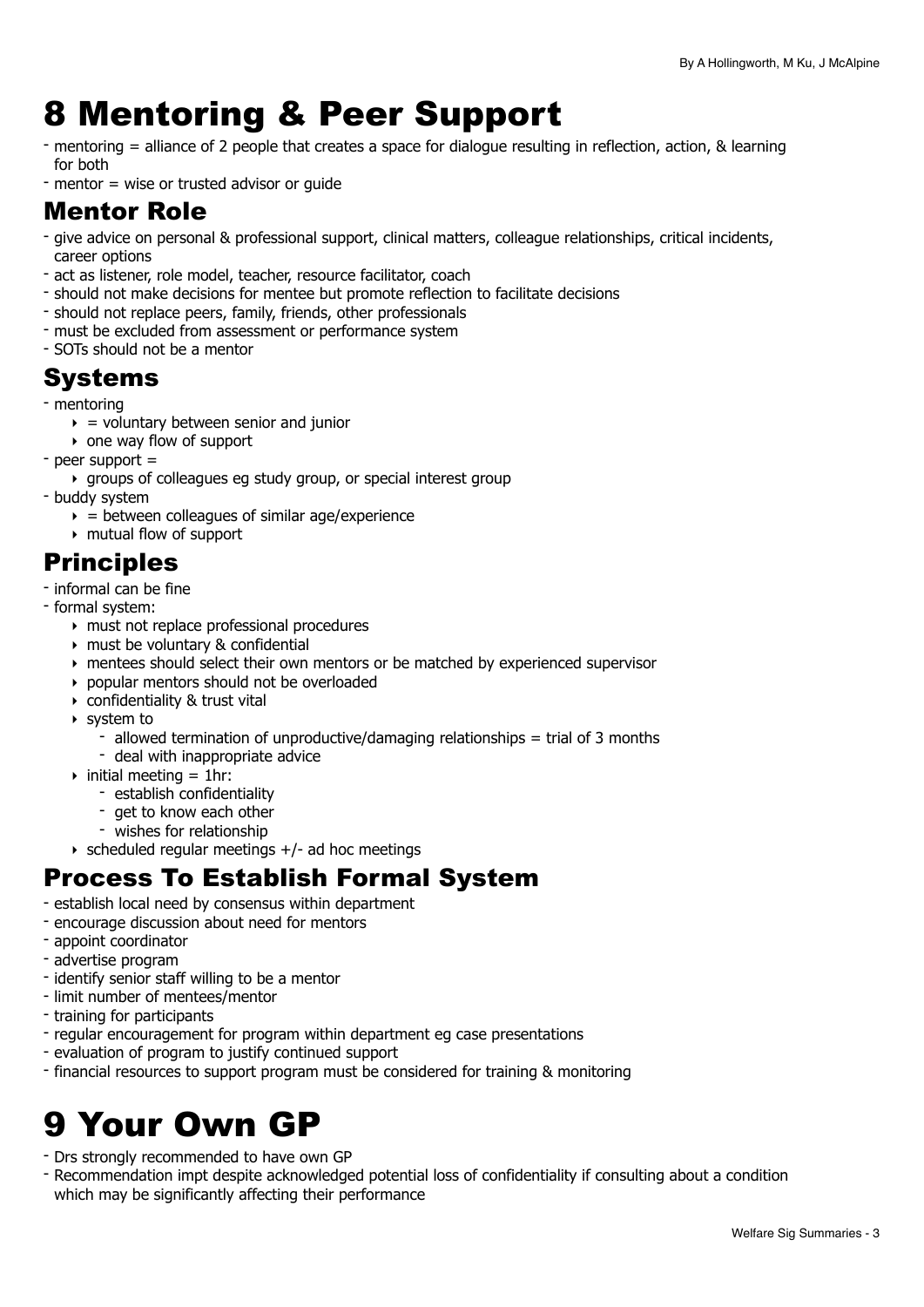### Excuses

- there are 21 ?!?:
	- ‣ late presenter it's not serious
	- $\rightarrow$  unhappy with submissive pt role
	- ‣ accept other Dr opinion
	- ‣ I can manage myself GP's are useless
	- ‣ embarrassed to discuss problems with other Drs
	- ‣ Cant accept different style of Dr
	- ‣ Lack of trust in other Drs
	- ‣ A GP would be intimidated having to attend to me (Anaesthetists and their ego's)
	- ‣ Will GP respect my confidentiality
	- ‣ Unable to see them office hours
	- ‣ Do i sit in waiting room
	- ‣ How do i pay

# <span id="page-3-0"></span>10 Breaking Bad News

### Summary

- situations:
	- $\triangleright$  ICU
	- ‣ after adverse event
- Dr's should be trained in how to do it
- SPIKES:
	- $\triangleright$  S etting  $\Rightarrow$  privacy
	- $\rightarrow$  P atient Perception  $\Rightarrow$  check persons understanding
	- $\rightarrow$  I nvite information  $\Rightarrow$  check situation
	- $\triangleright$  K nowledge transmission  $\Rightarrow$  provide simple clear info
	- $\triangleright$  E motions & empathy  $\Rightarrow$  acknowledge emotions. Elicit & address concerns
	- $\rightarrow$  S ummary & Strategise  $\rightarrow$  document & plan further action

### Important Points

- plan & rehearse strategy
- it is very important. Doing it well means:
	- ‣ ↓litigation
	- ‣ ↓long term distress & ↑acceptance of news
	- ‣ ↑consent to organ donation
	- ‣ ↓Dr stress & burnout
- If you do it badly perception can be that you dont care
- If adverse outcome:
	- ‣ approach relevant dept (eg legal services/pt liaison officer) prior to discussion
	- ‣ BUT timely deliverance of news is important
	- ‣ open disclosure of facts:
		- truthfully & sensitively delivered
		- in keeping with local policy
	- ‣ apologise for events
	- ‣ do not admit fault
	- ‣ Should write down fact based document as soon as possible after event in conjunction with medical defence organisations

### Key Practical Steps

- private room no interruptions
- support persons:
	- ‣ for you
	- ‣ for relative/patient
- bring junior Dr along to learn skills
- Check identity of person you're talking about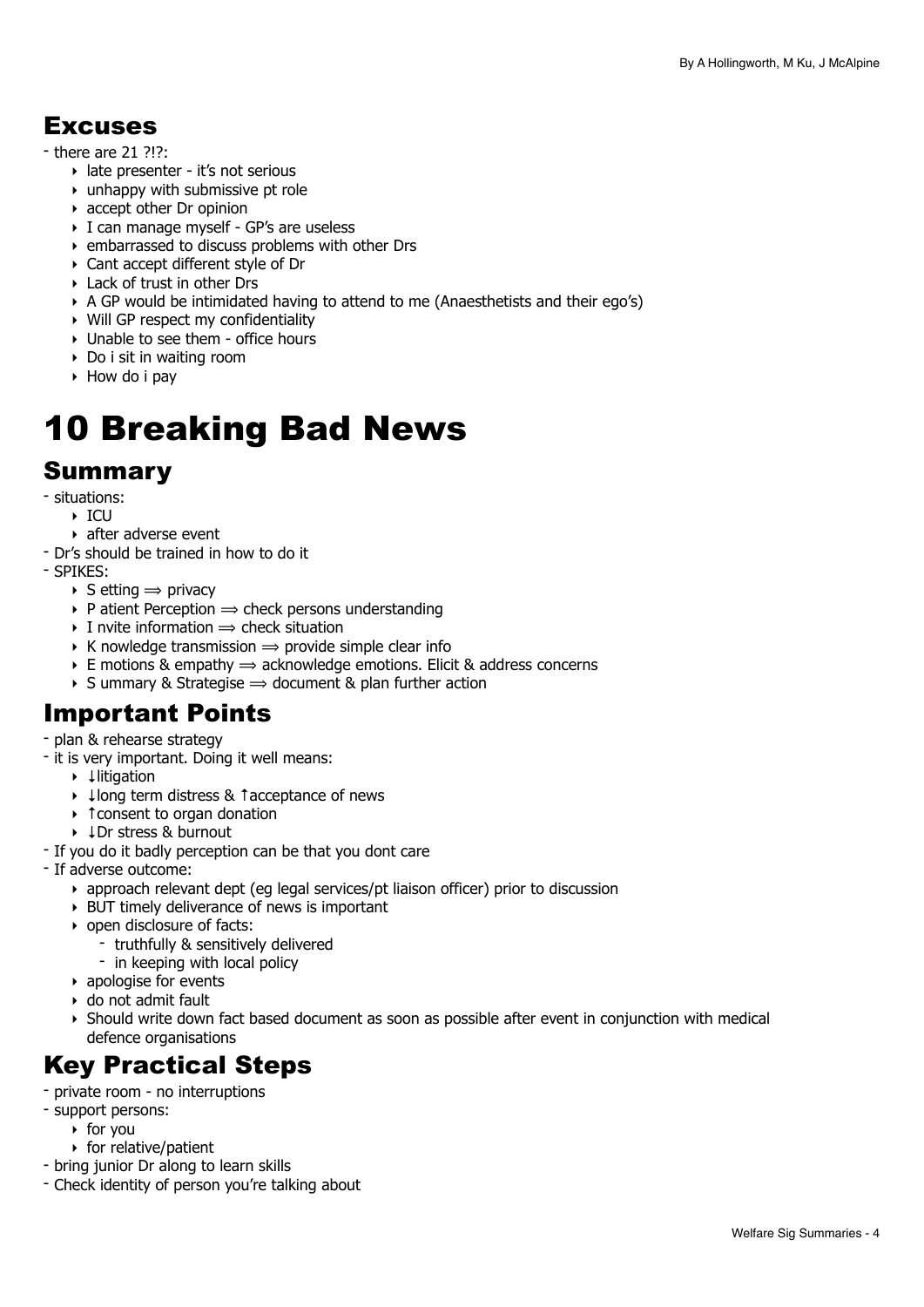- everybody sitting at same level
- check team members have a consistent story
- warning shot: 'Im afraid i have difficult news….'. Pause allow time
- deliver information in small pieces with no jargon
- Tailor info & speed of delivery to audience
- allow pauses at all times
- express sympathy without accepting blame:
	- ‣ ' I wish the news were better'
	- ‣ 'I wish we had better treatments for this'
	- $\rightarrow$  'i am sad this has happened to you'
- apologise but don't admit fault:
	- $\rightarrow$  ' I am so sorry this has happened'
	- ‣ NOT ….. "i am so sorry i did this to you'
- acknowledge & verbalise emotional responses:
	- ‣ 'I can see this is very upsetting for you'
	- ‣ 'I understand you are very angry about this'
- check understanding:
	- ‣ 'would you like me to repeat that?'
	- ‣ 'would you like me to tell you more'
- elicit & address concerns:
- ‣ 'have i covered all your concerns'
- offer assistance to tell others eg family, priest, support workers at hospital (palliative care, counselling)
- offer further contact eg at another time
- Document: record the interview in the pt notes incl those present & agreed decisions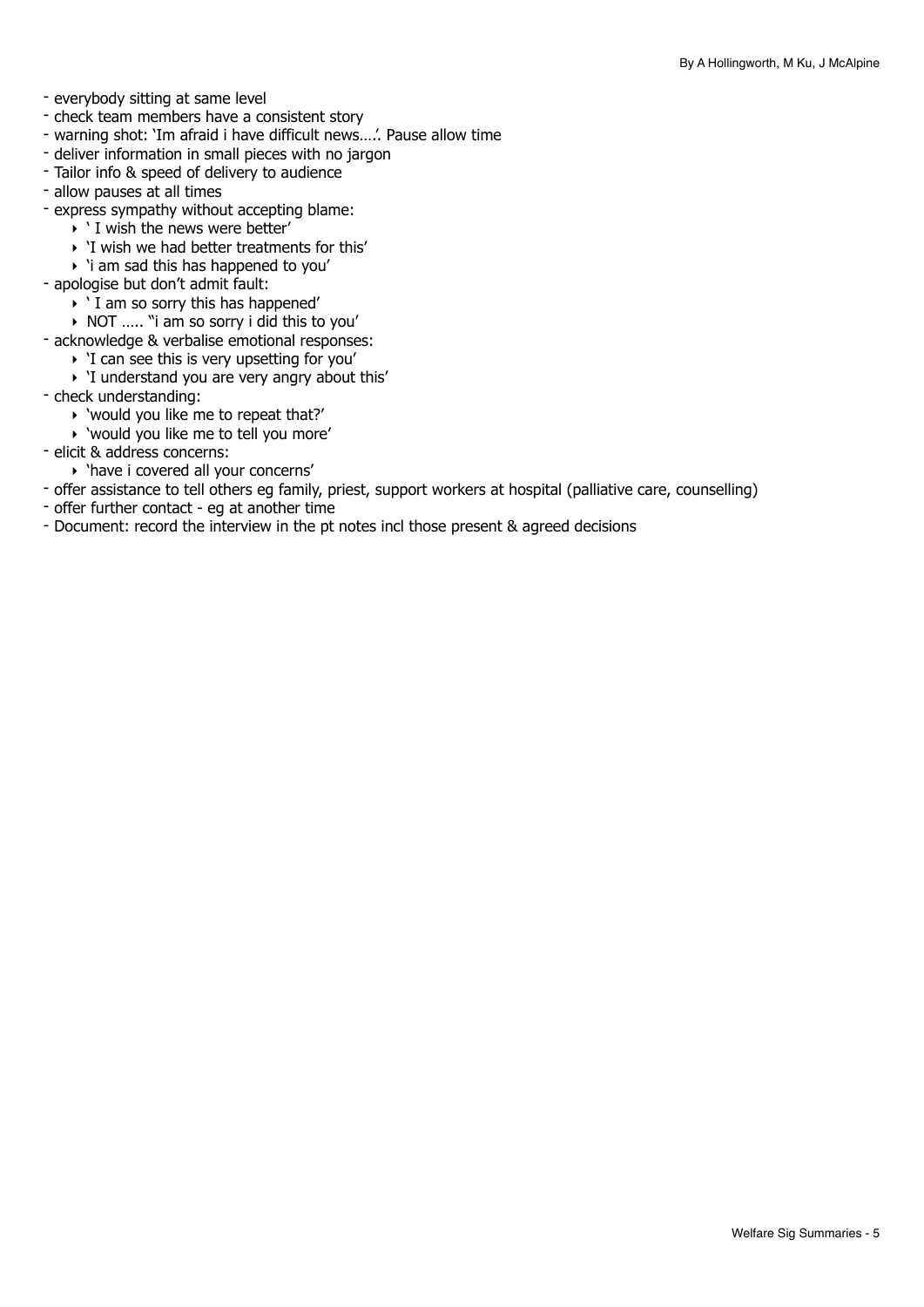## <span id="page-5-0"></span>11 After a Major Anaesthetic Mishap

- Major mishap = "an incident which may have (a "Near Miss"), or has, potential to produce harm to a patient".
	- Leads to 4 areas for aftermath consideration
		- Patient/relative (see RD 10)
		- Anaesthetic Practise / Environment
		- Staff members involved (see RD 5)
		- Root cause analysis (RCA)
- Then…
- $\clubsuit$  Equipement involved should be isolated for examination
- ◆ Primary Team informed, Hospital admin informed, if medico-legal process implied
	- then management, insurers, legal advisor informed.
- $\clubsuit$  FACTS, not opinions should be documented for records, medio-legal defence,
- coroner's exam.
- $\clubsuit$  NEVER alter existing notes
- Patient/relative: interviewed by surgeon/anaesthetist
- Staff members involved: support system should be in place, it's responsibility of all involved: debrief, counselling, 'open door' policy for professional support eg
	- GP, local welfare officer, mentor, friend, SOT; keep close watch of those involved during this time
	- Other examples: Doctors Health Advisory Service (DHAS) ANZ, Mental Health Team, ANZCA Welfare rep, Lifeline etc...
- Root cause analysis: by reviewing body; identify ways to improve future care

## <span id="page-5-1"></span>12 The Isolated Anaesthetist

- Refers to Anaesthetists working in rural areas / solo practice ie less immediate support;
- Relevant issues included:
	- $\circ$  Harder to find cover for leave: so beware of this and endeavor to arrange regular leave for whatever reasons to achieve work/life balance; buy a locum to cover you
		- $\clubsuit$  It's valuable to maintain a roster, if number of local anaesthetists permits; non-

specialist anaesthetists can be trained up to meet rostering requirement

- $\circ$  Of if you decide to work as locum, make sure contract is in place, beware of unfamiliar workplace, equipment, personnel etc.
- $\circ$  Link with regional referral centre is important
- $\circ$  Intensive care may be required link with nearest intensivist for advice, referral etc.
- $\circ$  CPD: attend local/regional/national meetings help with network building + knowledge. Valuable to have a CME meeting facilitator/coordinator locally.
- $\circ$  Peer support group is useful in person or correspondence; or mentoring programme.
- $\circ$  Affiliation with professional organisations eg. ASA or NZSA, or rural SIG.
- $\circ$  Privacy is harder to maintain in small town; set personal/professional limit clearly; avoid informal consultation
- IMGs may face further challenge cultural, communication issues etc; Overseas Trained Specialist Anaesthesia Network (OTSAN) is helpful.
- Other sources of support: GP, Hospital Employee Assistance Program (EAP), local/regional/national Welfare Officer/SIG group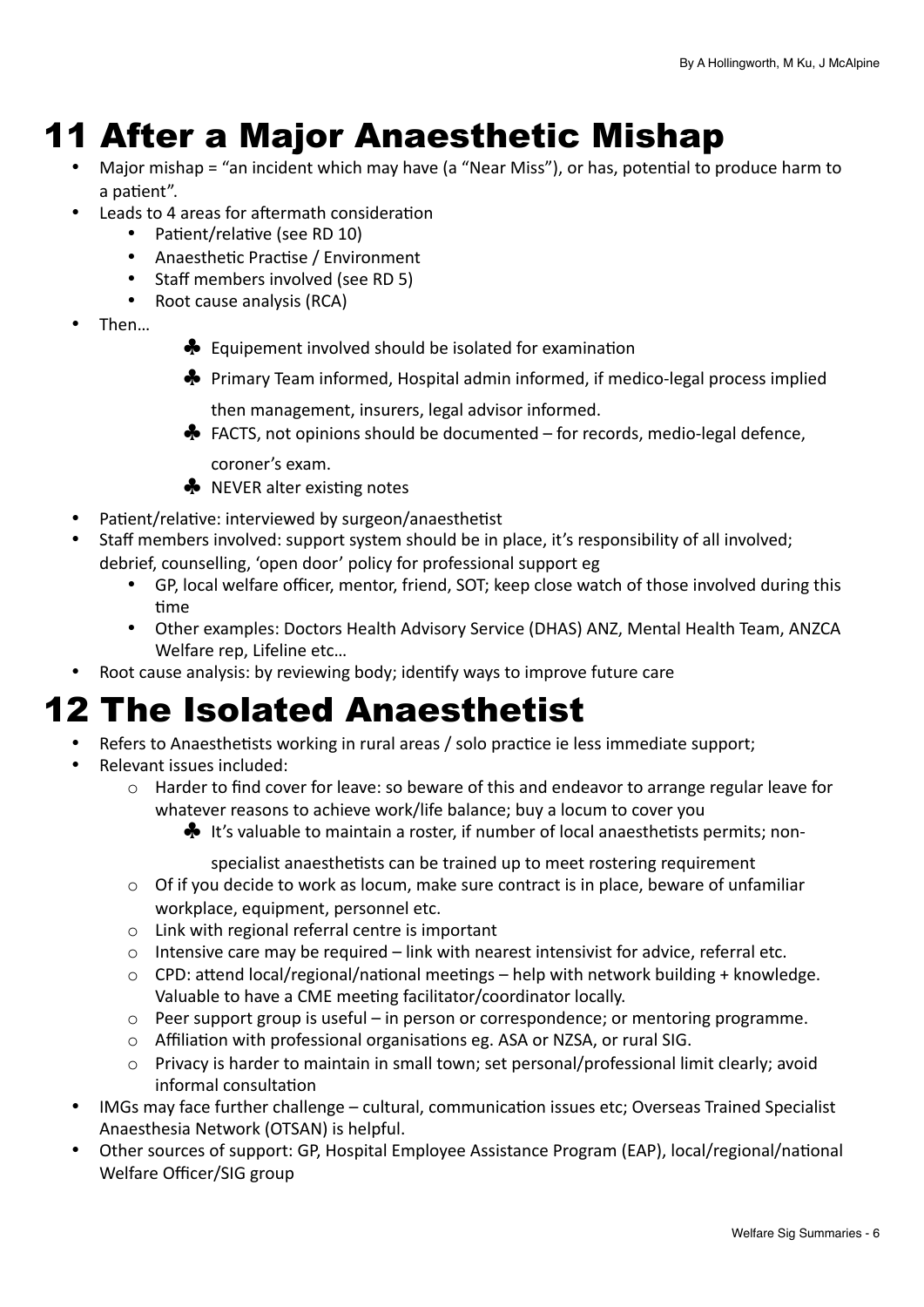## <span id="page-6-0"></span>13 Impairment in a colleague

- Standards for Anaesthetist practice covers multi-facet: manner, ethics, codes of conduct on different tiers - local/ANZCA/MCNZ, legal requirements, safety/quality of practice/care to patients as well as colleagues.
	- $\circ$  Codes of conduct = values/behaviours developed and accepted by medical profession; in general include *honesty, patience, integrity, diligence, respectfulness, professionalism (including confidentiality), compassion, cooperation, tolerance and humility, commitment to 4 principles of biomedical ethics (autonomy, jus,ce, beneficience, non-malificience)* and other desirable virtures
	- $\circ$  Apply in all interpersonal interactions in person, in print, in social media.
- Impairment = when above is consistently missed; wordy version = '*consistently* departed from the *expected behavior set out in CoD above, which impacts on performance.'*
	- $\circ$  Can be acute, chronic, temp, permanent
	- $\circ$  If patient safety is potentially jeopardized, we have legal obligation to report impairment to relevant authority (ie mandatory reporting, doc 24) ie employer, college, council.
		- $\clubsuit$  Mandatory Reporting is outlined in:
			- Health Practitioners Competence Assurance Act 2003 New Zealand
			- Health Practitioner Regulation National Law Act 2009 Australia  $ightharpoonup$  = criminal act not to report in Oz (NZ voluntary)
	- $\circ$  MCNZ, Medical Board of Australia have 'Impaired Registrant' panels who supervise and supports rehab of impaired colleagues.
- Categories of reporting to MCNZ:
	- o Conduct
	- o Competence
	- o Health
- Can report employees, students, educational authorities
- A practitioner may be unwell, stressed, or distressed, without being impaired
- Must not practice if cannot perform functions of medicine:
	- o Judgement
	- o Skill
	- o Use of knowledge
	- $\circ$  Appropriate behaviour
	- $\circ$  Not risking patient infection
- Confidentiality must be maintained, unless otherwise by legal requirement esp where patient safety is jeopardized
- Intervention may be difficult, but we must avoid condoning poor behaviours, and always engage in other professional help. NEVER provide clinical advice to impaired colleague or take on 'duty of care' for colleague.
- Ways to recognize impairment include:
	- $\circ$  Nursing/technician report of concerns/uncomfortable incidencts/safety issue
	- $\circ$  Personal observation
	- o QA, peer review
	- o Family members report
- If suspected, further investigate the issue to confirm or negate suspicion. Consider the following:
	- o Privacy
	- $\circ$  Discussion with another trusted colleague
	- Consult local Doctor's Health Advisory Service (DHAS)
	- $\circ$  ?potential medico-legal issue consult defence organization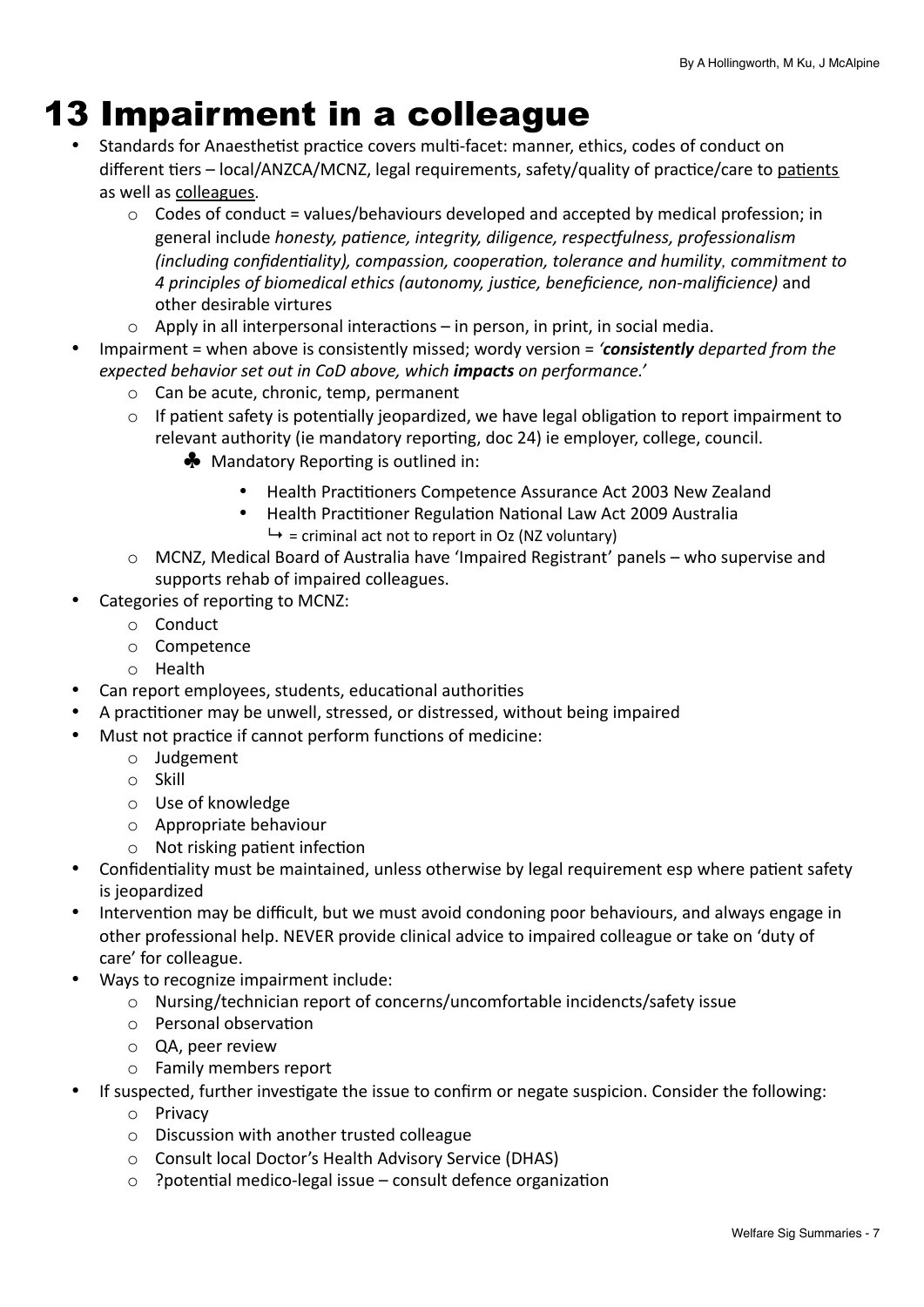- $\circ$  ?criminal activities report to Justice League/Authority
- $\circ$  Documentation
- $\circ$  Confrontation needs extreme care as often is a difficult conversation
- $\circ$  Support established for impaired colleague once impairment is confirmed / raised
- NB. Substance Abuse is elaborated in another  $doc RD$  20.
- Recommendations to prevent impairment:
	- $\circ$  Buddy, mentor, GP, seek professional help and avoid self-diagnose or medicate or informal corridor consultation.

## <span id="page-7-0"></span>14 Medico-legal issues

- Ways to minimise medico-legal issues:
	- $\circ$  Keep good documentation, timely, accurate, detailed; lack of it weakens a defence greatly;  $good record = good defence.$
	- $\circ$  Maintain professional manner
		- $\clubsuit$  Timely, continued contact, bedside manner, empathy towards patients/relatives,

even if they complain after adverse events

- Focus on sharing goal of better outcomes
- $\clubsuit$  Maintain good collegial relationship; do not publicly criticise colleagues
- $\circ$  Be mindful with delegation of responsibility esp to junior/locums, as you can still be held responsible
- $\circ$  Medical defence insurance
- $\circ$  Informed consent, which helps to
	- $\clubsuit$  Identify expectation
	- ♣ Explain 'material risk'
	- ♣ Give 'reality check'
- $\circ$  Apology allowed by ANZ legislation
	- $\clubsuit$  As acknowledgement of outcome and regret, whether or not you have been negligent.
	- $\clubsuit$  It's appropriate to 'express sympathy without accepting blame.'
	- ◆ Legally, it's not equivalent to admission of guilt
	- ◆ Consider local policy on 'open disclosure'.
- If claim happens:
	- $\circ$  Call your lawyer aka Consult medical defence organisation; provide factual information; never alter existing records
	- $\circ$  Consult local institutional policy; director of service
	- o Take care of yourself talk to friend, family, colleague, GP; stress level likely significant and over long period of time.
- NB: Notifiable conduct requires mandatory reports; these include:
	- o Practice while intoxicated, sexual misconduct, impairment (see separate RD) leading to harm.

## <span id="page-7-1"></span>15 Training and family responsibilities

- Anaethestic practice demands flexibility on domestic arrangements to cope with last minute problems
- Family is over work; however getting balance right is not easy; discuss role with family members during busy time can be helpful, and be prepared for ongoing re-evaluation of role.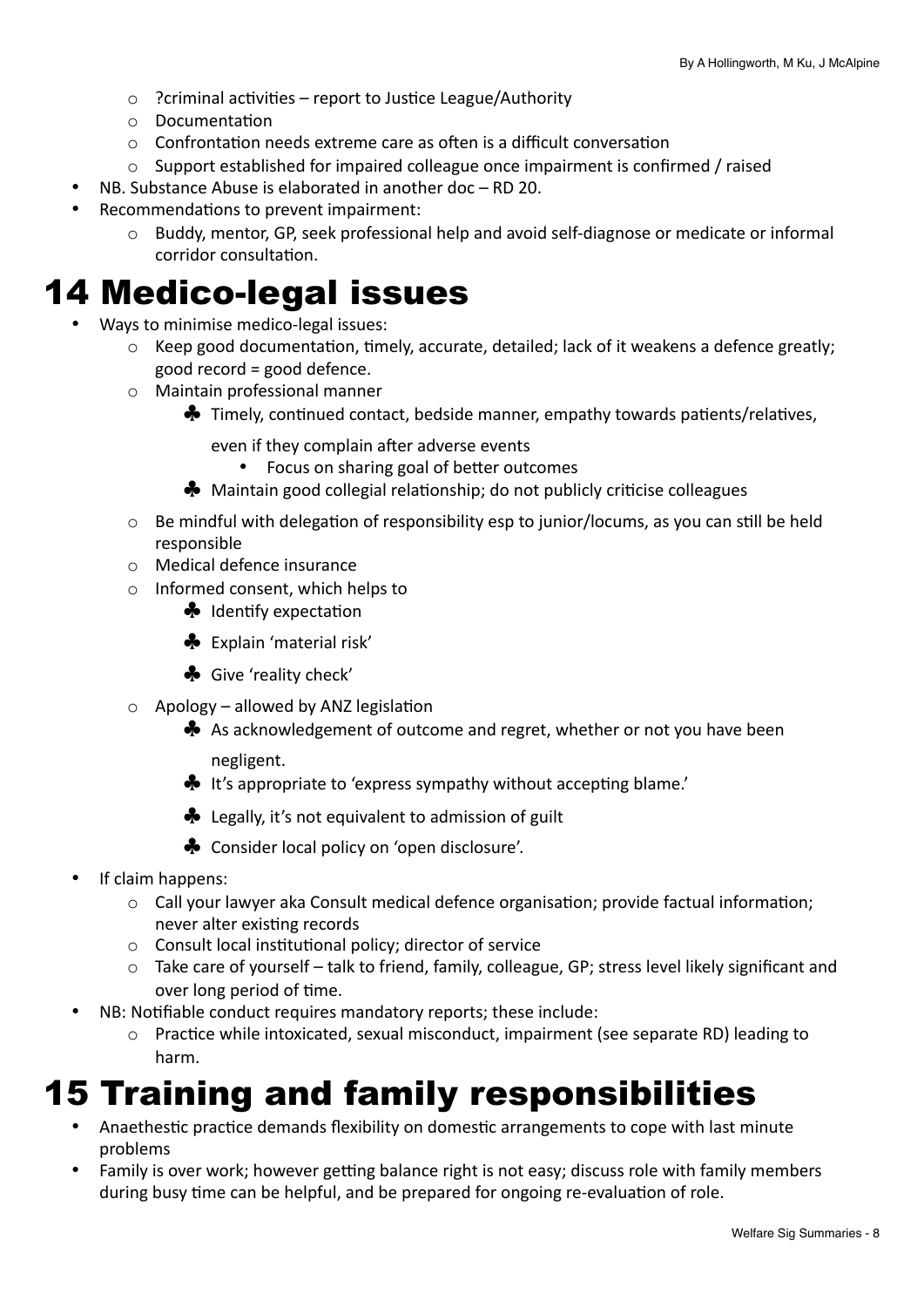- Consider taking turns in professional priorities with partner; be fair with partner's career plan.
- Looking after children while working/training is not easy. Be ready to take sick leave for sick family member, get any domestic help/child care that's available to you.
- Talk to friends, colleagues who have been through similar phases for advice. Planning for career directions in 5-10 years time is important and consider the balance of work and life in long term.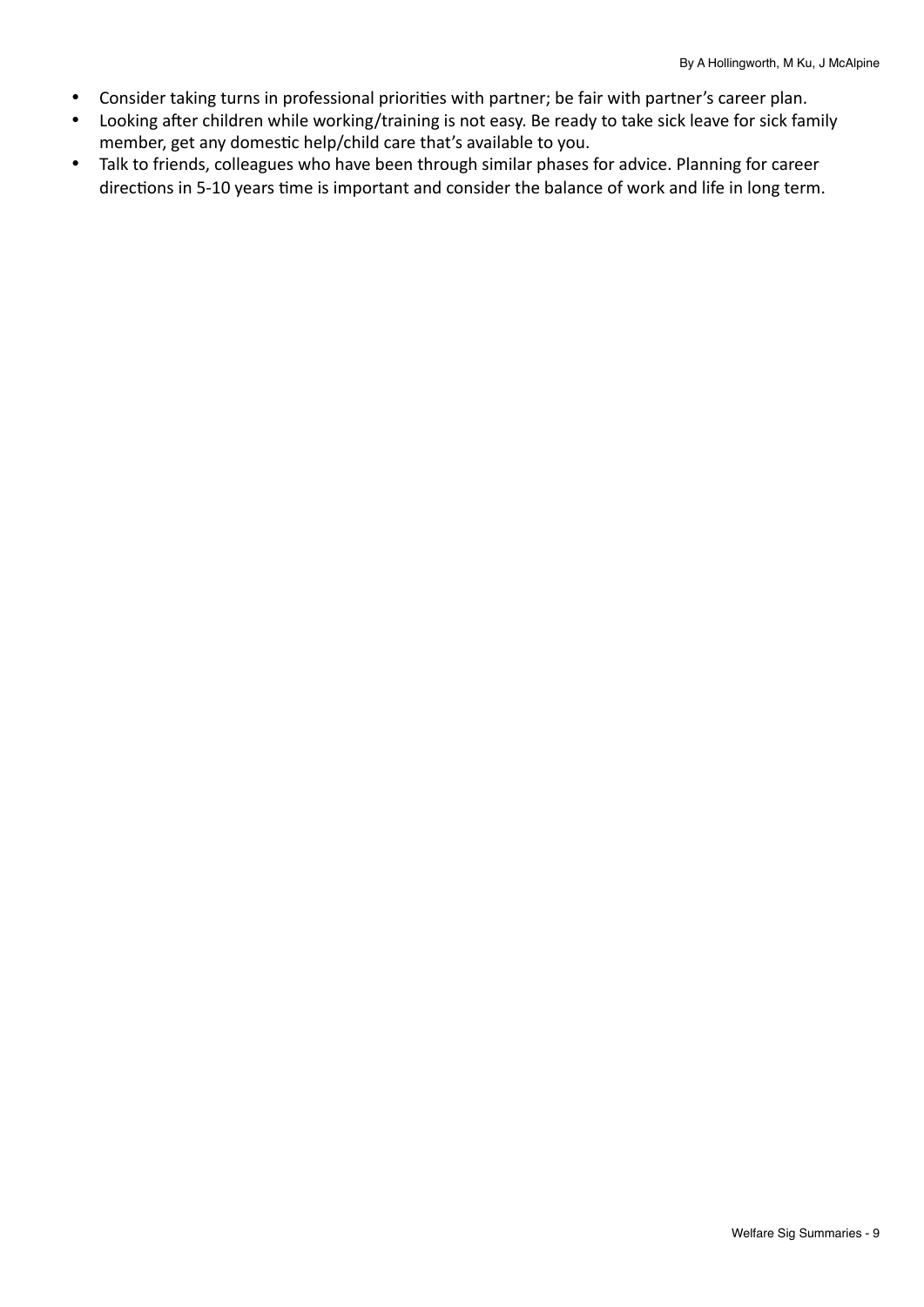# <span id="page-9-0"></span>16 Welfare Issues in Anaes Dept and Private Groups

- Orientation
	- $\circ$  of new staff, to department (physical facilities, personnel, equip etc)
	- o Inform new staff of expectations, ascertain goals and objectives
- **Trainees** 
	- o Review selection criteria and appointment process
	- o Promote educational activities and support exam sitters
	- o Enable/encourage study groups
	- o Provide career advice
	- o Support SOT(s)
- In-training assessment
	- o Ensure process followed closely
- Mentors and Buddies
	- o Consider mentor system for trainees, buddy system for specialists
- Welfare Strategies and Education in Doctors' Health
	- o Appoint resource person for dept welfare issues (ensure dept know who this is)
	- o Alert staff to welfare issues, and how to access Welfare SIG and Resource Docs
	- o Regular education sessions on welfare issues for dept
	- o Substance abuse recognition important (see RD 20)
- **Resources** 
	- o Maintain list of local welfare resource personnel and helping organisations
	- o Consider establishing formal link with "liaison" psychiatrist
	- o Be aware of EAP (employee assistance program)
- **Fatigue** 
	- o Consider prospective measures to minimize fatigue for all staff
	- o Ensure time off after night call
	- o Option of ceasing night-call for older members
- **Crises** 
	- o Critical Incident Support process should be in place and promulgated
	- o DA should provide help for staff involved with unexpected bad patient outcomes
	- o Anaesthetist directly involved should be relieved of duties at least for day of event; support and follow-up must be arranged
	- o Ensure debriefing session offered
- Department and Group Meetings
	- o Ensure regular discussion of welfare and organisational issues
	- o Don't forget social activities and a recreation area with good coffee

### **RD 17 – Infectious Diseases**

- Intro:
	- o Exposure prone procedures (EPPs): involve contact between healthcare worker and patients
	- o Procedures constitute risk to patient and proceduralist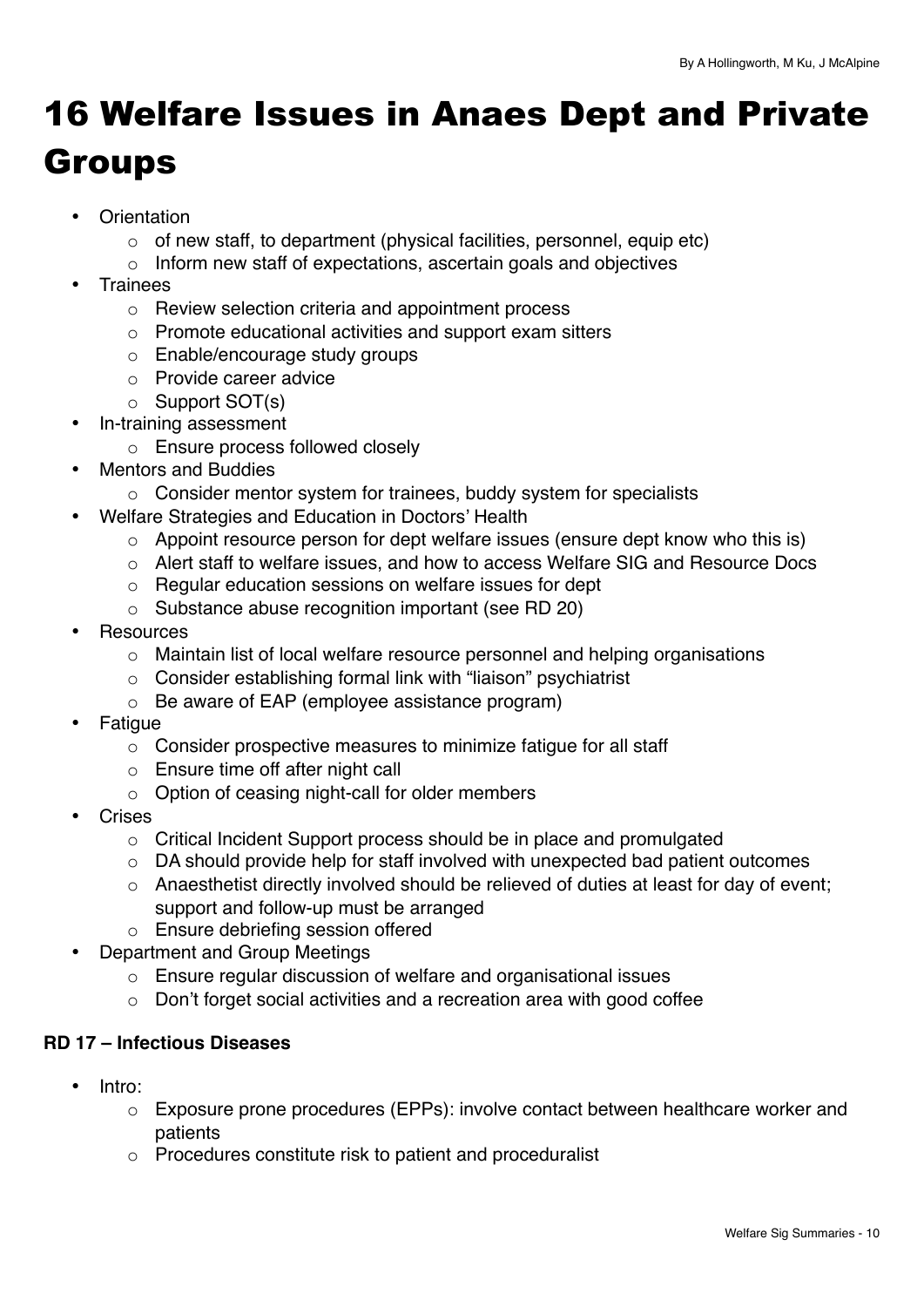o Routes of transmission: hollow bore needle-stick injuries; droplet or mucosal contacts during intubation, airway or other procedures; contamination via instruments

#### • **Blood borne viruses**

- o HIV 0.3% risk to healthcare worker after occupational exposure
- $\circ$  HBV -HbsAg 1-6%
- -HbeAg 22-31%
- $\circ$  HCV 10% (1.9% if virus PCR –ve)

#### • HepB

- o Most infectious blood borne disease
- $\circ$  Vaccination available give immed to those with significant exposures who are not vaccinated
- $\circ$  Some are non-responder to vaccines not protected
- o Anti-HBs titres measured to differentiate responders from non-responders
	- ♣ Initial responder not offered booster, even if titre drop, unless

immunocompromised

- HepC
	- o No immunization or post-exposure prophylaxis proven to be effective
	- o Rx of acute HepC with interferon 2a prevent chronic infection
	- o Previous exposure doesn't result in immunity, re-infection can still occur
- HIV
	- o Risk from occupational exposure low
	- $\circ$  Commence post-exposure prophylaxis (PEP) with 1-2 hr after significant exposures, still effective until 72hr post exposure
	- o PEP difficult to tolerate due to s.e
	- o HIV seroconversion generally documented within 4 weeks from exposure
- Immediate post-exposure management:
	- o Wash exposure site, rinse eyes/mouth with water
	- o Risk assessment
	- o Fill in incident report
	- o Patient consent for baseline tests
	- o Consult ID specialist
	- o PEP for high-risk exposures
	- o Organise F/U
	- o Maintain confidentiality

### • **Airborne diseases**

- o N. meningitides, measles, M. tuberculosis, SARS
- o Spread by aerosols; pathogens disperse by air current, inhaled by individual in area with shared air circulation;
	- ♣ protection provided by tightly fitted N-95 mask.
- o Influenza and most resp viruses spread by droplets
	- ♣ Droplets expelled from infectious person and fall within 1m radius; standard

mask and contact precautions within 2m radius sufficient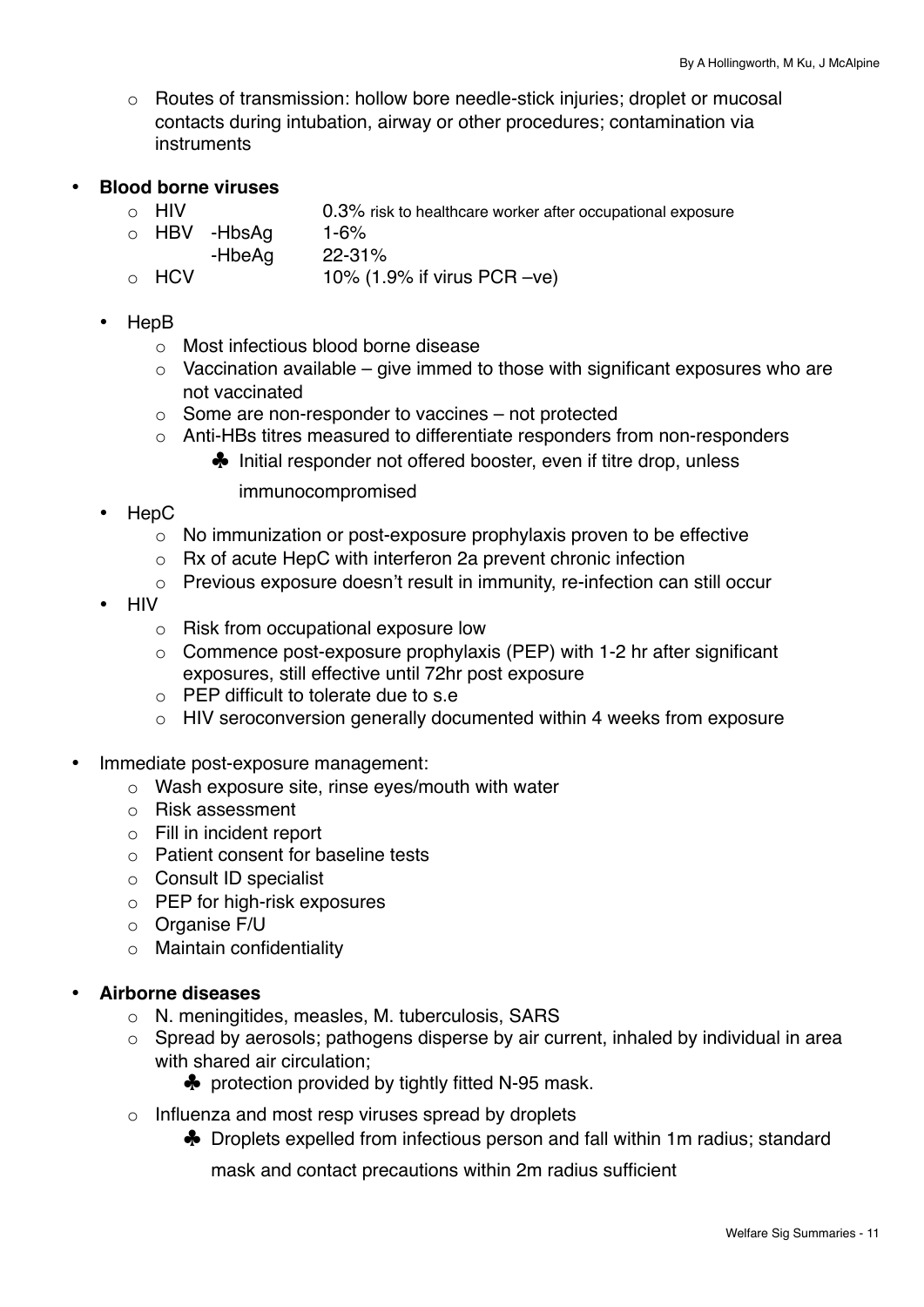♣ E.g. pneumococcal pneumonia, streptococcal pharyngitis, pertussis,

parvovirus B19

- $\circ$  BCG vaccine available 50% protective efficacy
- o Flu vaccines 70-90% efficacious

#### • **Recommendations:**

- o Anaesthetists participate in vaccination program (incl HepB, Influenza, Pertussis, MMR, Varicella, HepA; BCG if in high-risk TB area)
	- ♣ Onus on individual to undertake
- o Hospt may request evidence of infectious status and immunisations
- o Anaesthetists who perform EPPs have responsibility to know infectious status, and should undergo regular checks (every 1-2 years)
	- ♣ Re-check status after significant exposures
- o If HIV Ab+/HBeAg+/HBV DNA+/HCV PCR+ should inform employer
	- ♣ Should not perform EPPS (controversial)
- o Standard precautions for all patient contact
- o Transmission-based precautions for airborne diseases
- o Consult expert after significant exposures
- o Check whether income protection policies cover occupationally-acquired infections.

## <span id="page-11-0"></span>18 Latex Allergy

- Intro:
	- $\circ$  Natural rubber latex= sap from rubber tree. Hevea brasiliensis
	- o Protein portion responsible for type I hypersensitivity (urticaria which can >anaphylaxis
	- $\circ$  Chemicals give latex its elasticity can cause type 4 contact dermatitis
- Assoc RF for latex allergy:
	- o Atopy
	- o Exposure to latex
	- o Assoc. food allergies (banana, avocado chestnut, kiwifruit, tomatoes, potatoes, stone fruits)
- Why latex gloves a problem?
	- $\circ$  Latex aeroallergens latex allergens absorbed into cornstarch powder, become source airborne allergen ->
		- ♣ sensitise individuals working in environ. more effectively than wearing gloves
- Anaesthetist with latex allergy:
	- o Seek occupational advice in view of high risk work environment
	- $\circ$  No RX available latex avoidance only mx (incl avoid inhalation powder from latex gloves)
	- o Early diagnosis
	- o Determine severity of reaction to latex
		- ♣ Severe may not be able to work in acute health care environ
	- o Avoid areas where powdered gloves used
	- o Use neoprene/nitrile gloves if risk blood contamination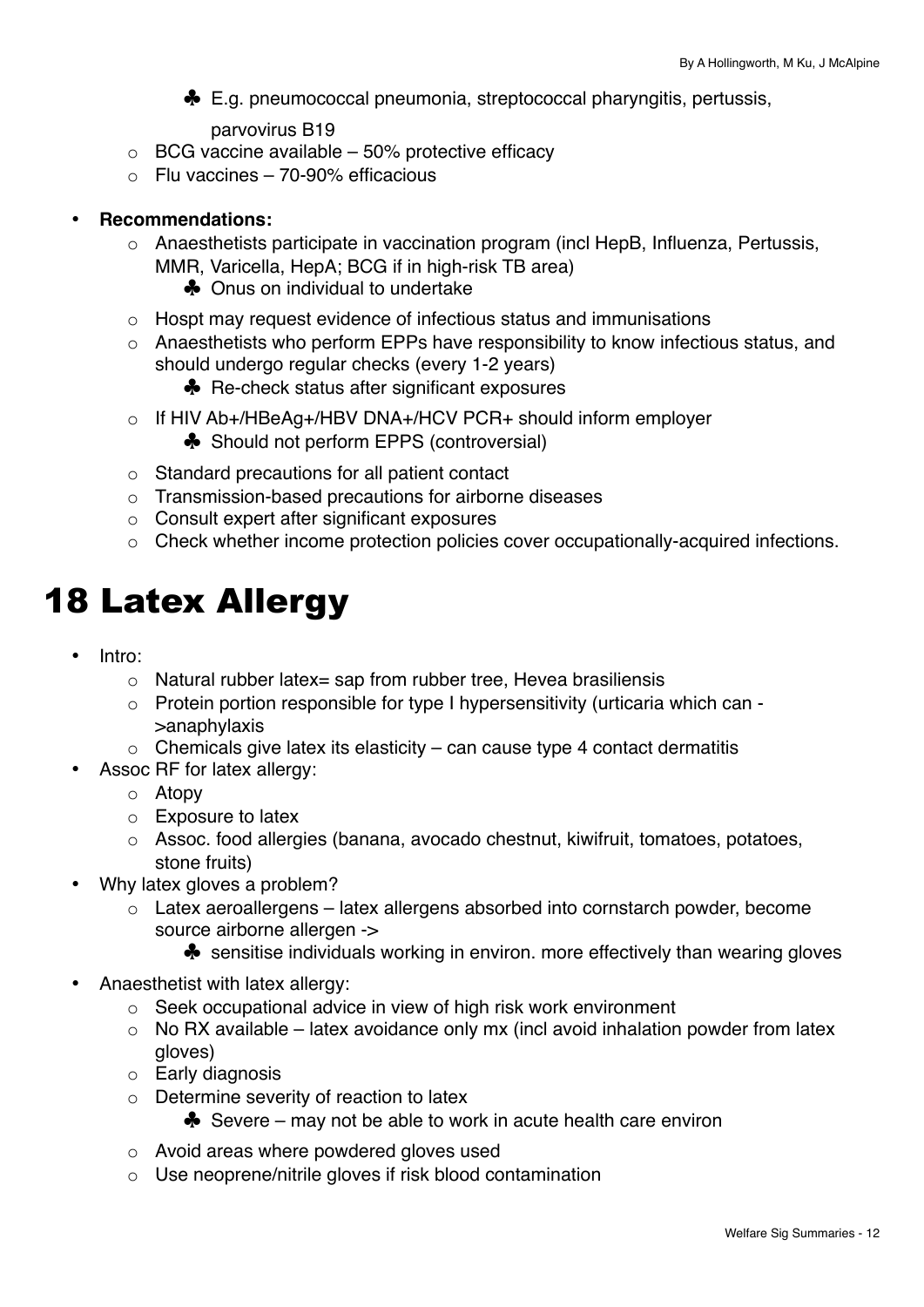- $\circ$  Other staff in area should use non-powdered latex or synthetic gloves
- o Care to avoid latex outside work environ (latex balloons and condoms)
- Guidelines for reduction of sensitization to latex
	- o Ongoing education
	- o Identification and advice to individuals with atopy/rashes
	- o Accurate dx (see 'allergist')
	- o Provide appropriate gloves

## <span id="page-12-0"></span>19 Ergonomics

Anaesthetists should be aware of Occ health and safety check lists for their workplace.

Ways to help your back and neck:

- Lifting
	- o Know own strength
	- o Lift and carry close to body
	- o Bend knees (make legs do work)
	- $\circ$  Don't twist back (turn with feet)
- **Sitting** 
	- $\circ$  Upright chair with back support; get up an stretch g20-30min
	- o Computer screen at height at which don't have to flex/extend neck
	- o Use appropriate glasses
- **Standing** 
	- o Have working surface at comfortable height
- **Driving** 
	- $\circ$  Adiust seat from time to time, take breaks
	- $\circ$  Try folded towel or other lumbar support in small of back
- **Activity** 
	- o 20-30min walking/cycling/swimming 3x/week. Gradually increase physical activity
- Relax
	- o Learn to reduce stress; use relaxation techniques.

# <span id="page-12-1"></span>20 Suspected or Proven Substance Abuse (Misuse)

#### **Introduction:**

- Anaesthetists over-represented in rehab centres for substance abuse/misuse (most use IV – opiates, propofol (now 45% drug of choice with 45% mortality), midazolam; alcohol).
- Substance use disorder  $= 2-3$  criteria out of 11
- Many depts have experienced trauma of discovering a member has addiction
- First indication may be manifest by death (deliberate or accidental)
- Suicide in anesthetists freq. assoc. with substance abuse, and mental illness (cause of death 6-10% of anaesthetists)
- Drug/alcohol misuse may occur sec. to:
	- o Underlying psychiatric disorders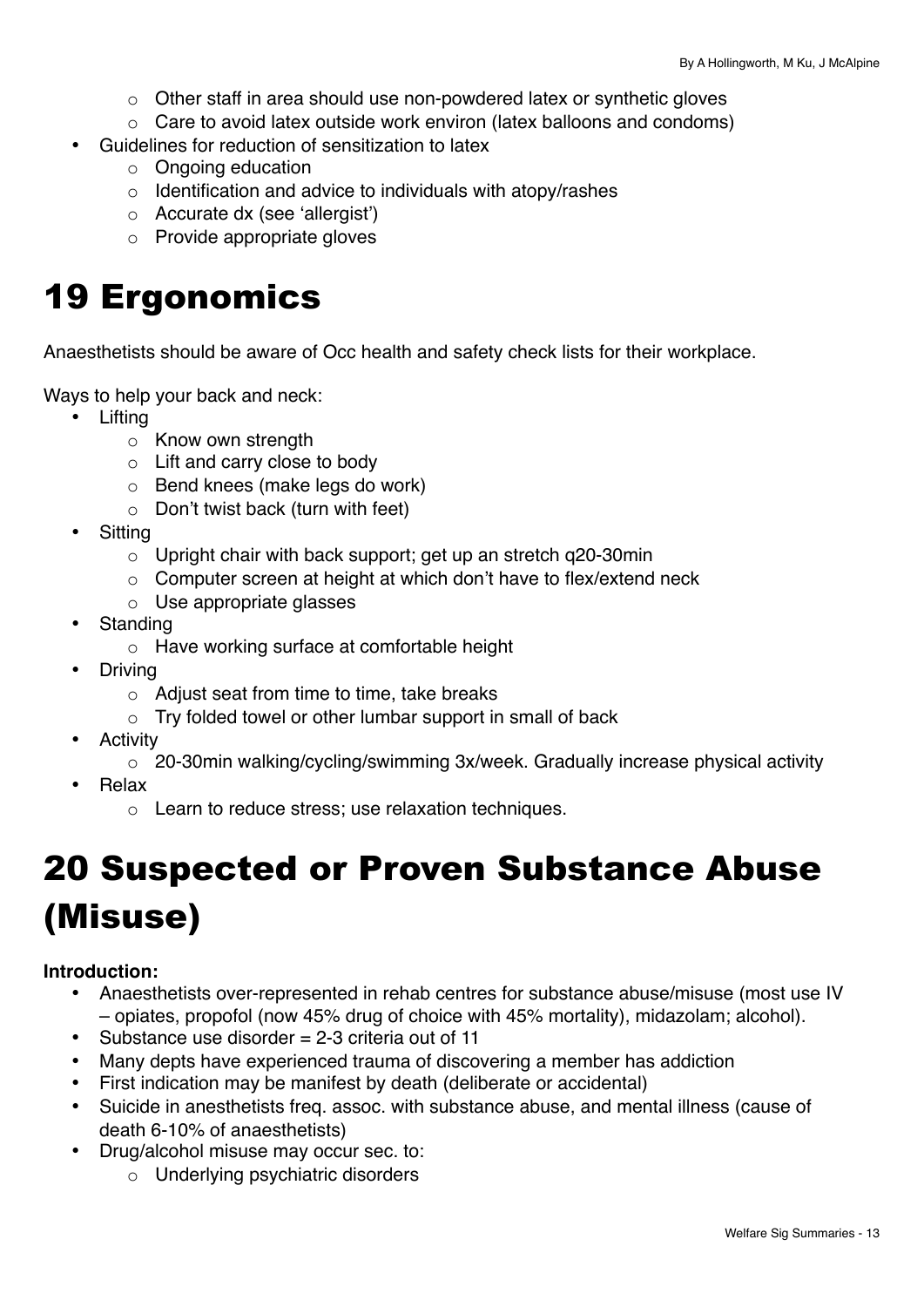- o Mental/physical pain
- o Risk-taking personalities
- Substance misuse must be recognised and death prevented
- Important to identify individuals as a soon as possible and instigate intervention (promotes health of anaesthetist, avoids potential harm to patients)
- Increasing awareness of problem means individuals more frequently identified and treated
- Some may commence return to work programs, others may benefit from career change

#### **Substance Abuse Policy**

- Policy should be evidence based:
	- o Safety for staff and patients
	- o Definitions
	- o Prevention & education
	- o Privacy & confidentiality
	- o Treatment/Intervention plan
- Team of interested people with full redundancy
- External support of other agencies eg CADS  $\Rightarrow$  inpatient services

#### **Recommendations:**

- *1. Raising awareness and being prepared*
	- $\circ$  Proactive program in department education
	- $\circ$  Substance misuse interest group
	- o Guideline for detection and treatment of substance misuse
	- o Identify local treatment resources
	- $\circ$  Focus on therapeutic strategies, not employment/disciplinary/criminal processes

#### *2. Suspicion and recognition of drug abuse*

- o Direct evidence of substance abuse IV needle/cannula insitu, observing substance misuse
	- ♣ Critical situation, requires immediate action:
		- Call MET if necessary safety to staff member
		- Don't leave doctor alone
		- Relieve of clinical duties **must** ensure safety of patient & continue anaesthetic service
		- Notify HOD
		- Notify duty psychiatrist immed. escorted admission to inpatient detox centre
		- Notify regulatory authority
- o Major signs of drug abuse (1 signs sufficient to justify report of suspected drug abuse; if sign observed, mandatory to immediately report to senior colleague):
	- ♣ Injection marks
	- ♣ Drugs or equipment in non-workspace environment
	- ♣ Observation of diversion, self-administration, misuse, falsification of records
	- ♣ Signing out of increasing quantities of drug
	- ♣ Inconsistencies in recording drug use for patients
	- ♣ Increasingly illegible, inaccurate, altered record–keeping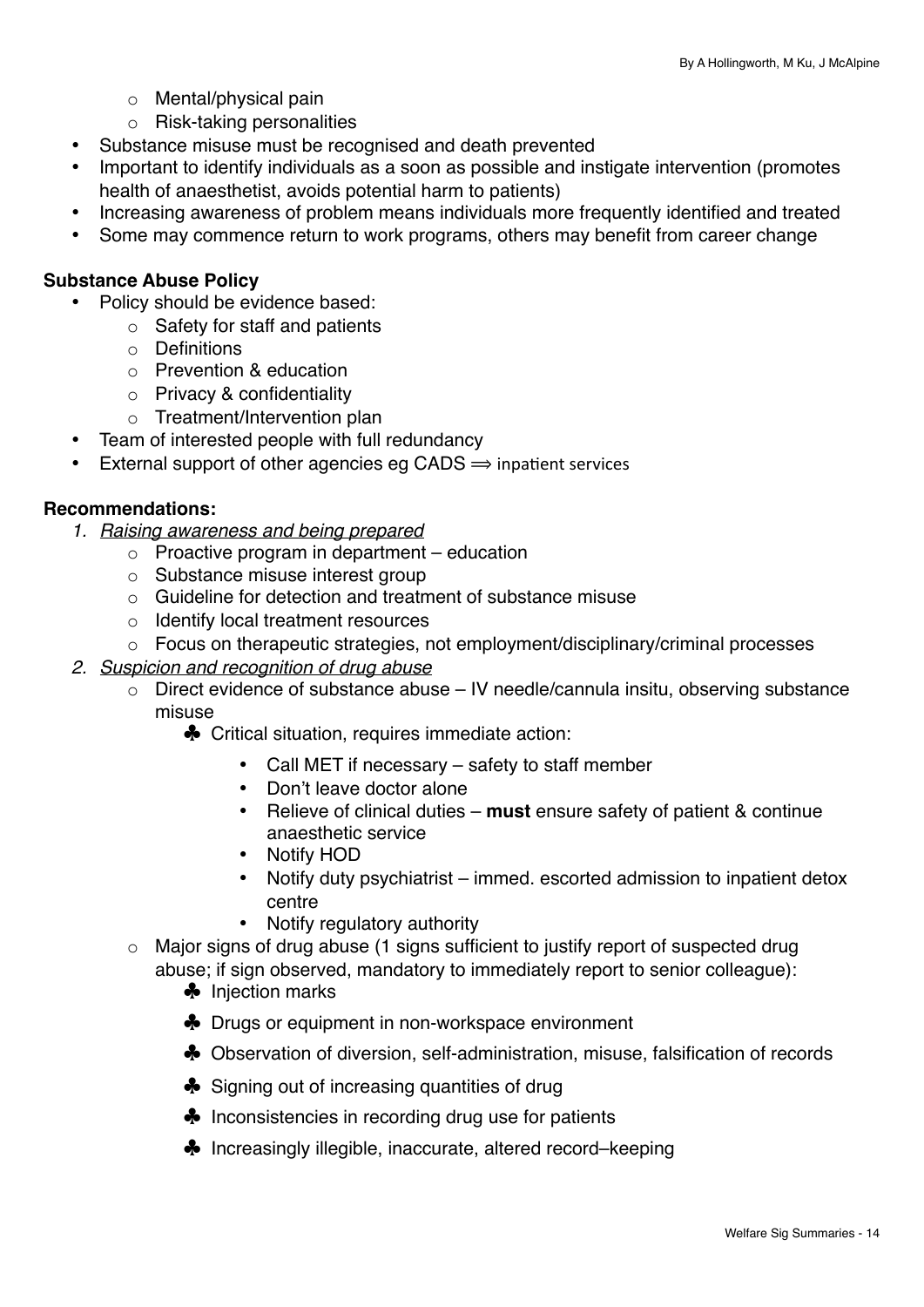- ♣ Consistent pattern of complaints regarding excessive pain by recovery/ward
- staff in patients of particular anaesthetist
- ♣ Major change in attitudes or behaviours
- ♣ Tremors or other withdrawal symptoms
- ♣ Intoxication or bizarre behavior
- o Circumstantial evidence (sufficient to arouse suspicion or justify report):
	- ♣ At work:
		- Long-sleeved gowns or warmer clothes than necessary (conceal arms, keep warm (sensitive to temp))
		- Spots of blood on clothing
		- Increased sick leave and/or absenteeism
		- Unavailability, irregular hours, decrease in reliability, poor punctuality
		- Working alone, refusing breaks, willing to relieve others
		- Volunteering for more cases/on call
		- Leaving patients unattended in OT
		- Being found in unusual places
		- Carrying syringes or ampoules in clothing
		- Being in hospital out of hours when not on duty/call
		- Personally administering medication normally others responsibility
		- Increasing time in toilet/bathroom
		- Intoxicated behaviour, pin point pupils, weight loss, pallor
		- Increase in accidents or mistakes
		- Unsatisfactory work records
		- Frequent moving or changing jobs
		- Unexplained absences while at work or on duty
		- Elaborate rationalisations of bizarre or irrational conduct
	- ♣ At home:
		- Significant changes in behaviour, presentation, personality or emotions
		- Wide mood swings, periods of depression, euphoria, caginess or irritability
		- Social withdrawal, increased isolation or elusiveness
		- Deterioration of personal relationships, development of domestic turmoil, decrease in sexual drive
		- Overspending
		- Elaborate rationalisations of bizarre or irrational conduct
		- Obtaining an unusual medical diagnosis for bizarre conduct or symptoms (which are in fact arising from drug usage)
		- Deterioration in personal hygiene
		- Numerous health complaints, impulsive behaviour.
		- Health concerns expressed by partner or family
		- Other inappropriate conduct.

### *3. Collection of evidence*

- o Assure reporter observations will be taken seriously and confidentially
	- ♣ Discretion required from reporter pending investigation
- o Preparation and response:
	- ♣ Written evidence collated, oral evidence documented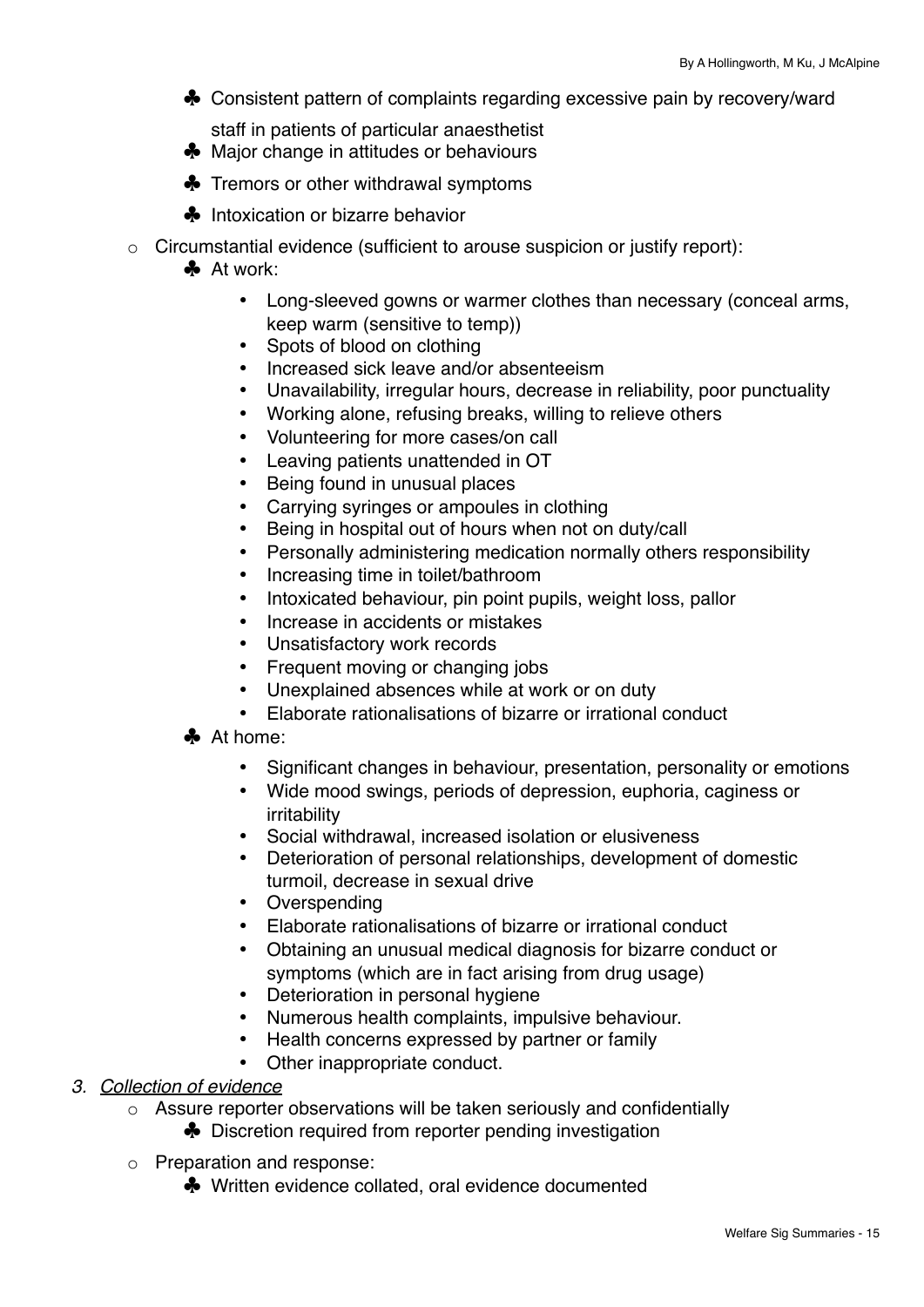♣ Internal investigation to confirm report

- o Protect suspect and patients
- *4. Verification of abuse*
	- o Consider retrospective and/or prospective audit of suspects clinical drug usage
	- o Careful observation for signs and symptoms of misuse
	- $\circ$  If definite evidence must inform relevant medical board/council
- *5. Intervention*
	- o Never attempt on insufficient evidence
	- o Consider more rapid intervention if major signs of illness observed
	- o Intervention planning
		- ♣ Intervention team
		- ♣ Inform medical board/council of intervention plan
		- ♣ Plan intervention in advance
	- o Intervention meeting
		- ♣ Early on normal operating day when anaesthetist on duty
		- ♣ Inform anaesthetist of intervention on arrival to work
			- Give opportunity to appoint an advocate
			- Thereafter accompany anaesthetist at all times
		- ♣ Chosen advocate or appointed mentor should be present
		- ♣ Ensure emotional and safety needs of person are met
		- ♣ Conduct intervention firmly and sensitively
		- ♣ Introduce team members and explain reason for meeting
		- ♣ State evidence and allow a response
		- ♣ Outline options available
		- ♣ Reassure of doctor of continued support
		- ♣ Meeting should end with anaesthetist being accompanied to detox unit
		- ♣ Early psychiatric risk assessment recommended
			- Suicide risk high
		- ♣ Record results of intervention meeting and subsequent treatment
- *6. Treatment options*
	- o To be decided by professional treating team (not intervention group or department or college)
		- ♣ Voluntary treatment
			- Immediate psychiatric assessment might be recommended
				- o Outpatient treatment rare
			- Transfer to detox facility
			- Assessment and treatment of associated psychiatric disorders
			- Participation in group therapy (AA, NA etc)
		- ♣ Involuntary treatment, may include:
			- Mandatory reporting to medical board/council
			- Committal under Mental Health Act, or Alcohol & Drugs Act
			- Police report (not mandatory, may be inappropriate)